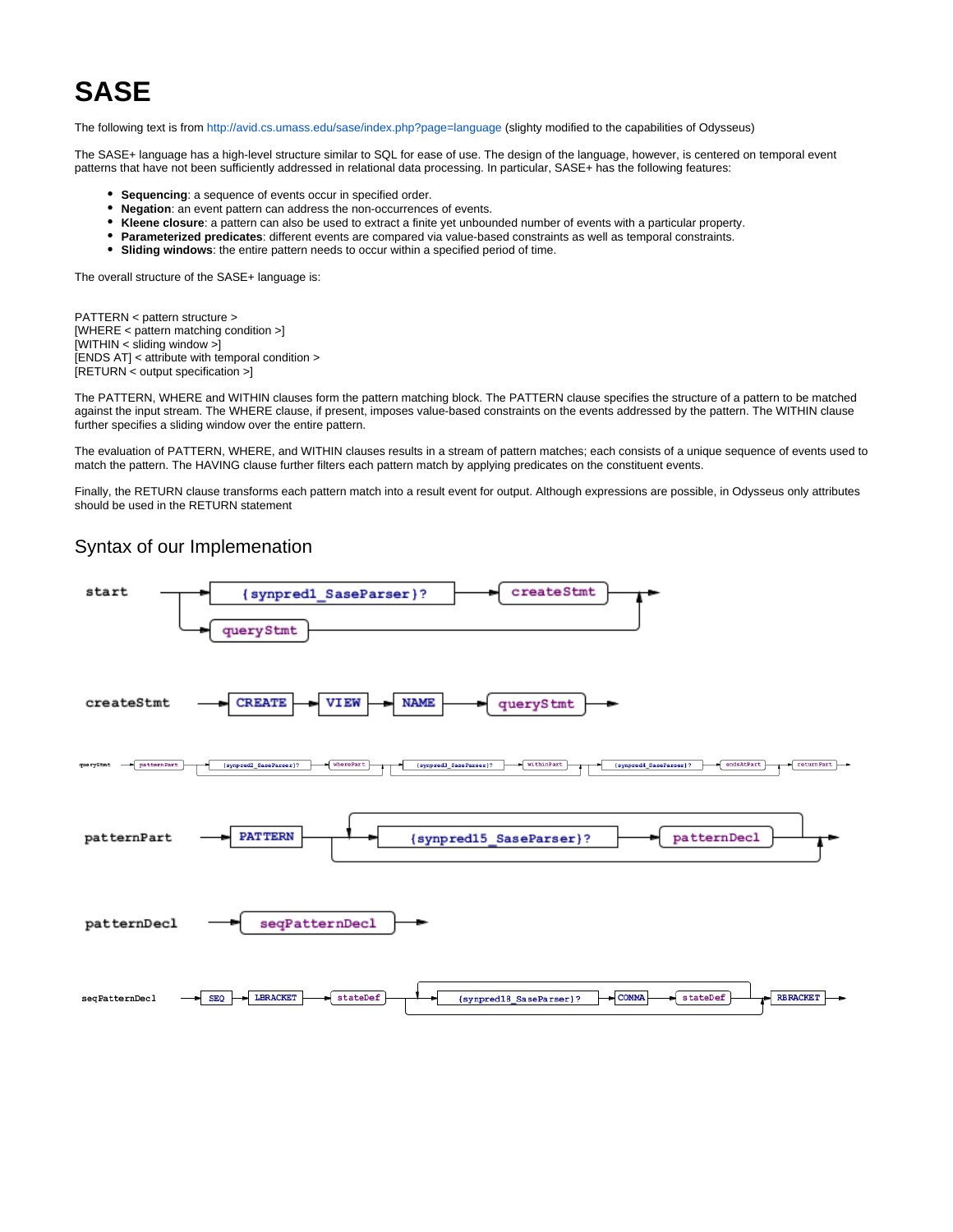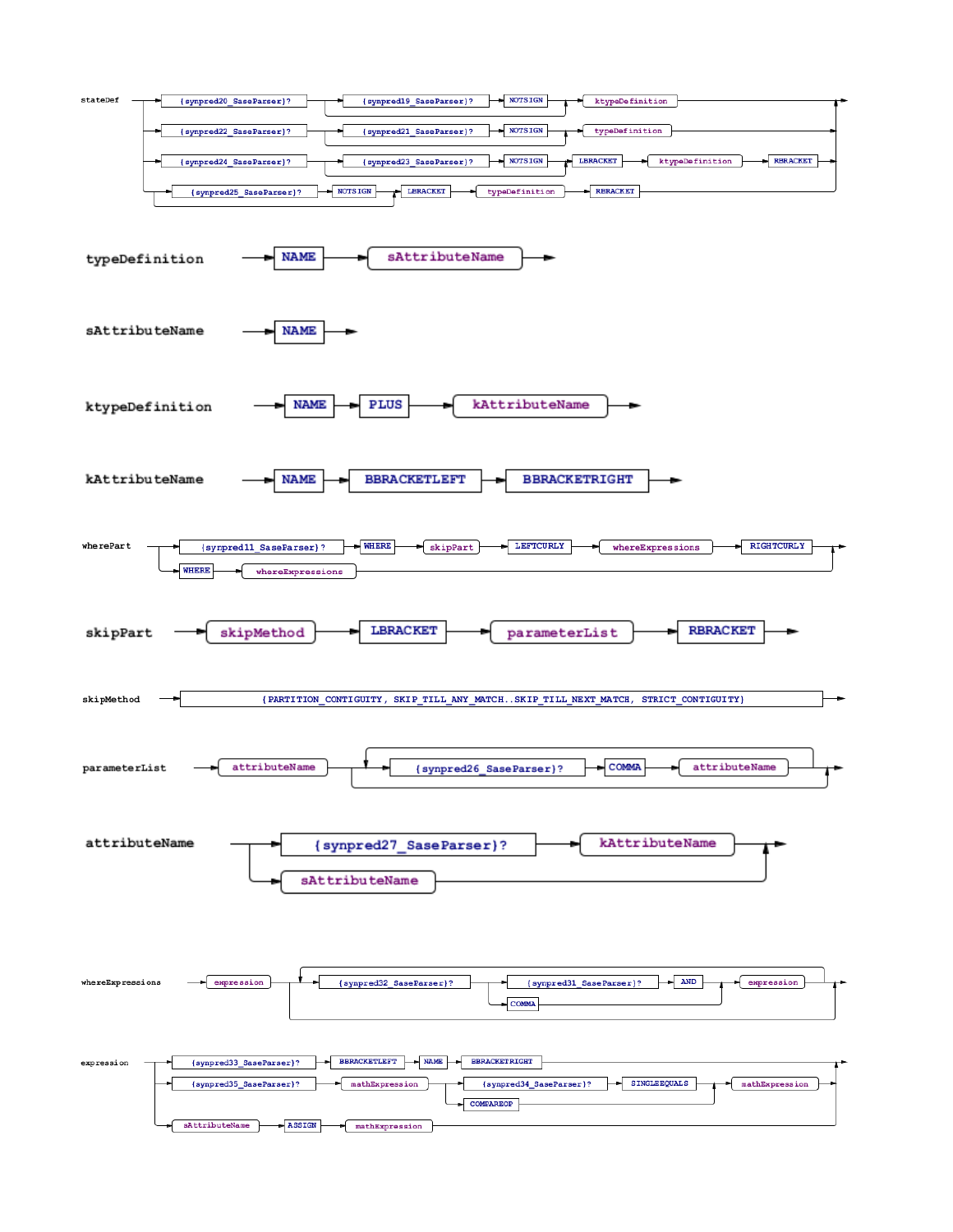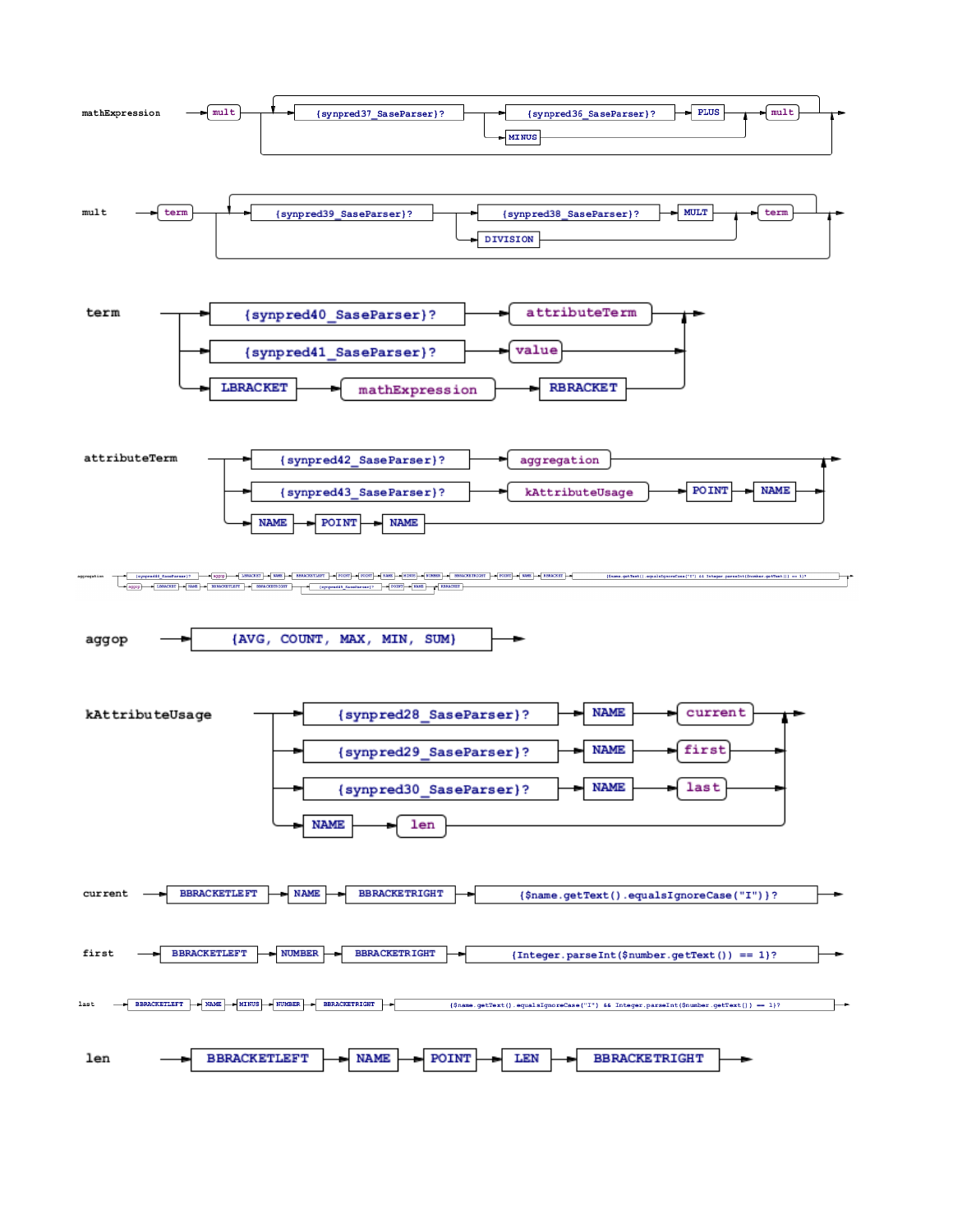

## Examples

The following examples to not work all in Odysseus, currently. There is no ANY.

Examples from [\[http://avid.cs.umass.edu/sase/](http://avid.cs.umass.edu/sase/)]

```
Query 1:
PATTERN SEQ(ShelfReading x, \sim CounterReading y, ExitReading z)
WHERE x.id = y. id AND x.id = z.id /* equivalently, [id] */
WITHIN 16 hours
```

```
Query 2:
PATTERN SEQ(ShelfReading x, ShelfReading y, ~ (ANY(CounterReading, ShelfReading) z) ) 
WHERE [id] AND x.shelf_id y.shelf_id AND x.shelf_id = z.shelf_id
WITHIN 1 hour
```

```
Query 3:
PATTERN (StartLoading a, RfidReading+ b[ ], EndLoading c)
WHERE [loading_dock]
   AND a.session_id = c.session_id
   AND b[i].packaging_level = 'pallet' 
RETURN a.session_id, count(b[ ]), b[ ].tag_id
```

```
PATTERN SEQ(MedicineTaken x, MedicineTaken y)
WHERE [name='John']
   AND [medicine='Antibiotics'] 
   AND (x.amount + y.amount) > 1000 
WITHIN 4 hours
```

```
PATTERN SEQ(News a, Stock+ b[ ])
WHERE [symbol] 
   AND a.type = 'bad' 
   AND b[i].symbol = 'GOOG' 
   AND b[b.LEN].volume < 80%*b[1].volume
WITHIN 4 hours
RETURN sum(b[ ].volume)
```